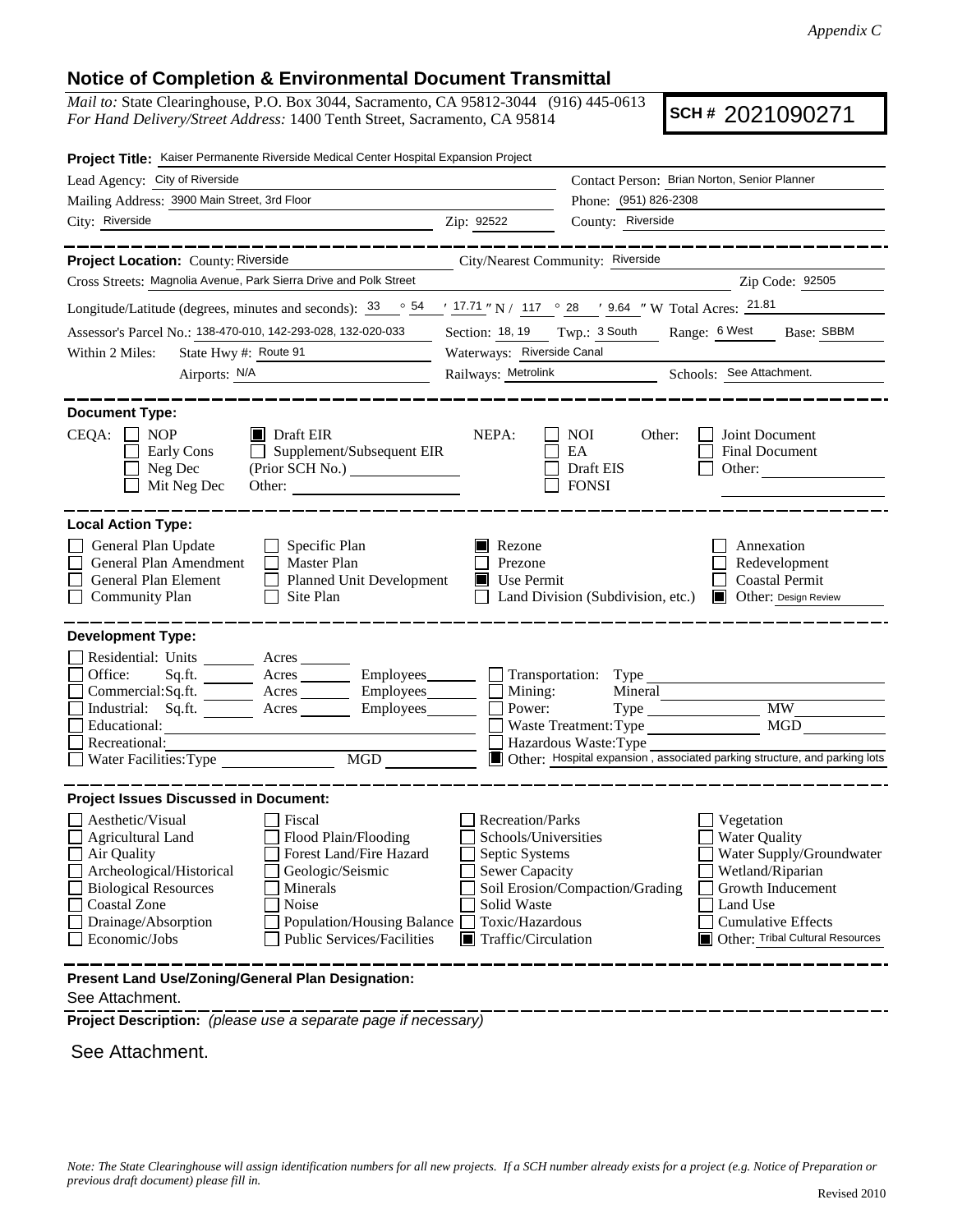# **Reviewing Agencies Checklist**

| Lead Agencies may recommend State Clearinghouse distribution by marking agencies below with and "X".<br>If you have already sent your document to the agency please denote that with an "S". |                           |                                                                       |                  |  |
|----------------------------------------------------------------------------------------------------------------------------------------------------------------------------------------------|---------------------------|-----------------------------------------------------------------------|------------------|--|
| Air Resources Board<br>x                                                                                                                                                                     |                           | Office of Historic Preservation                                       |                  |  |
| Boating & Waterways, Department of                                                                                                                                                           |                           | Office of Public School Construction                                  |                  |  |
| California Emergency Management Agency                                                                                                                                                       |                           | Parks & Recreation, Department of                                     |                  |  |
| California Highway Patrol                                                                                                                                                                    |                           | Pesticide Regulation, Department of                                   |                  |  |
| Caltrans District # 8                                                                                                                                                                        |                           | <b>Public Utilities Commission</b>                                    |                  |  |
| <b>Caltrans Division of Aeronautics</b>                                                                                                                                                      | X                         | Regional WQCB # 8                                                     |                  |  |
| <b>Caltrans Planning</b>                                                                                                                                                                     |                           | <b>Resources Agency</b>                                               |                  |  |
| Central Valley Flood Protection Board                                                                                                                                                        |                           | Resources Recycling and Recovery, Department of                       |                  |  |
| Coachella Valley Mtns. Conservancy                                                                                                                                                           |                           | S.F. Bay Conservation & Development Comm.                             |                  |  |
| <b>Coastal Commission</b>                                                                                                                                                                    |                           | San Gabriel & Lower L.A. Rivers & Mtns. Conservancy                   |                  |  |
| Colorado River Board                                                                                                                                                                         |                           | San Joaquin River Conservancy                                         |                  |  |
| Conservation, Department of                                                                                                                                                                  |                           | Santa Monica Mtns. Conservancy                                        |                  |  |
| Corrections, Department of                                                                                                                                                                   |                           | <b>State Lands Commission</b>                                         |                  |  |
| Delta Protection Commission                                                                                                                                                                  |                           | <b>SWRCB: Clean Water Grants</b>                                      |                  |  |
| Education, Department of                                                                                                                                                                     | $\boldsymbol{\mathsf{X}}$ | <b>SWRCB: Water Quality</b>                                           |                  |  |
| <b>Energy Commission</b>                                                                                                                                                                     |                           | <b>SWRCB: Water Rights</b>                                            |                  |  |
| Fish & Game Region #                                                                                                                                                                         |                           | Tahoe Regional Planning Agency                                        |                  |  |
| Food & Agriculture, Department of                                                                                                                                                            |                           | Toxic Substances Control, Department of                               |                  |  |
| Forestry and Fire Protection, Department of                                                                                                                                                  |                           | Water Resources, Department of                                        |                  |  |
| General Services, Department of                                                                                                                                                              |                           |                                                                       |                  |  |
| Health Services, Department of                                                                                                                                                               | s                         | Other: South Coast Air Quality Management District                    |                  |  |
| Housing & Community Development                                                                                                                                                              |                           | Other: Healthcare Access and Information, Department of               |                  |  |
| Native American Heritage Commission<br>X                                                                                                                                                     |                           |                                                                       |                  |  |
| Local Public Review Period (to be filled in by lead agency)<br>Starting Date January 26, 2022<br>Ending Date March 14, 2022                                                                  |                           |                                                                       |                  |  |
| Lead Agency (Complete if applicable):                                                                                                                                                        |                           |                                                                       |                  |  |
| Consulting Firm: Albert A Webb Associates                                                                                                                                                    |                           | Applicant: City of Riverside - Brian Norton                           |                  |  |
| Address: 3788 McCray Street                                                                                                                                                                  |                           | Address: 3900 Main Street, 3rd Floor                                  |                  |  |
| City/State/Zip: Riverside, CA 92506                                                                                                                                                          |                           | City/State/Zip: Riverside, CA 92522                                   |                  |  |
| Contact: Cheryl DeGano                                                                                                                                                                       |                           | Phone: (951) 826-2308                                                 |                  |  |
| Phone: (951) 320-6052                                                                                                                                                                        |                           |                                                                       |                  |  |
| Signature of Lead Agency Representative: Brian Norton                                                                                                                                        |                           | Digitally signed by Brian Norton<br>Date: 2022.01.04 17:04:00 -08'00' | Date: 01/04/2022 |  |

Authority cited: Section 21083, Public Resources Code. Reference: Section 21161, Public Resources Code.